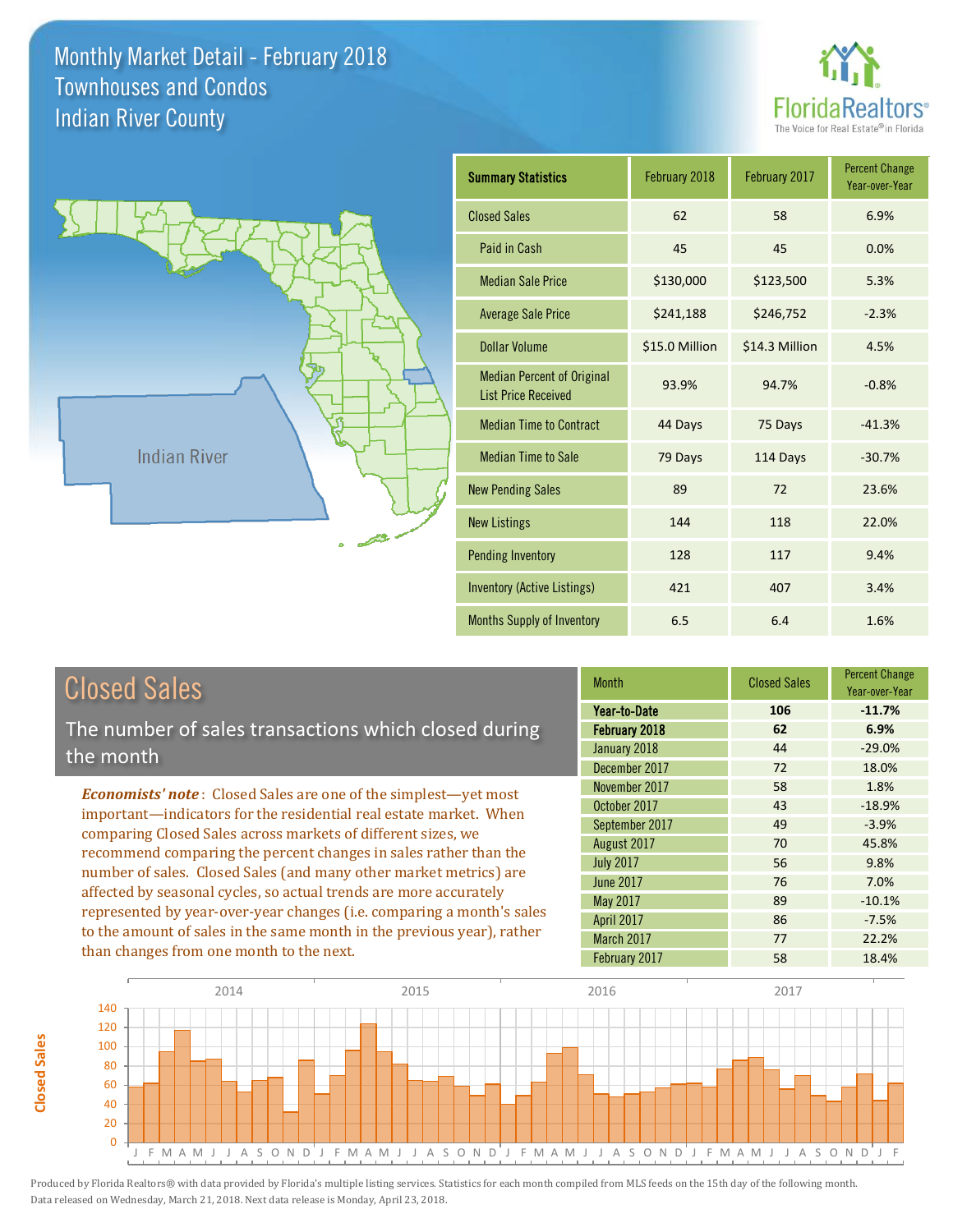this statistic should be interpreted with care.



66 -4.3%

68 -6.8%

| Cash Sales                                                                     | <b>Month</b>     | <b>Cash Sales</b> | <b>Percent Change</b><br>Year-over-Year |
|--------------------------------------------------------------------------------|------------------|-------------------|-----------------------------------------|
|                                                                                | Year-to-Date     | 86                | $-2.3%$                                 |
| The number of Closed Sales during the month in which                           | February 2018    | 45                | 0.0%                                    |
| buyers exclusively paid in cash                                                | January 2018     | 41                | $-4.7%$                                 |
|                                                                                | December 2017    | 53                | 8.2%                                    |
|                                                                                | November 2017    | 33                | $-26.7%$                                |
|                                                                                | October 2017     | 28                | $-24.3%$                                |
| <b>Economists' note:</b> Cash Sales can be a useful indicator of the extent to | September 2017   | 37                | 15.6%                                   |
| which investors are participating in the market. Why? Investors are            | August 2017      | 56                | 55.6%                                   |
| far more likely to have the funds to purchase a home available up front,       | <b>July 2017</b> | 41                | 28.1%                                   |
| whereas the typical homebuyer requires a mortgage or some other                | <b>June 2017</b> | 56                | 14.3%                                   |

J F M A M J J A S O N D J F M A M J J A S O N D J F M A M J J A S O N D J F M A M J J A S O N D J F  $\Omega$ 20 40 60 80 100 120 2014 2015 2016 2017

## Cash Sales as a Percentage of Closed Sales

form of financing. There are, of course, many possible exceptions, so

The percentage of Closed Sales during the month which were Cash Sales

*Economists' note* : This statistic is simply another way of viewing Cash Sales. The remaining percentages of Closed Sales (i.e. those not paid fully in cash) each month involved some sort of financing, such as mortgages, owner/seller financing, assumed loans, etc.

| <b>Month</b>     | <b>Percent of Closed</b> | <b>Percent Change</b> |
|------------------|--------------------------|-----------------------|
|                  | Sales Paid in Cash       | Year-over-Year        |
| Year-to-Date     | 81.1%                    | 10.6%                 |
| February 2018    | 72.6%                    | $-6.4%$               |
| January 2018     | 93.2%                    | 34.3%                 |
| December 2017    | 73.6%                    | $-8.3%$               |
| November 2017    | 56.9%                    | $-27.9%$              |
| October 2017     | 65.1%                    | $-6.7%$               |
| September 2017   | 75.5%                    | 20.4%                 |
| August 2017      | 80.0%                    | 6.7%                  |
| <b>July 2017</b> | 73.2%                    | 16.7%                 |
| June 2017        | 73.7%                    | 6.8%                  |
| May 2017         | 74.2%                    | 6.5%                  |
| April 2017       | 79.1%                    | 0.8%                  |
| March 2017       | 70.1%                    | $-15.0%$              |
| February 2017    | 77.6%                    | $-11.6%$              |

February 2017 **45** 4.7%

March 2017 54 3.8%

April 2017

May 2017

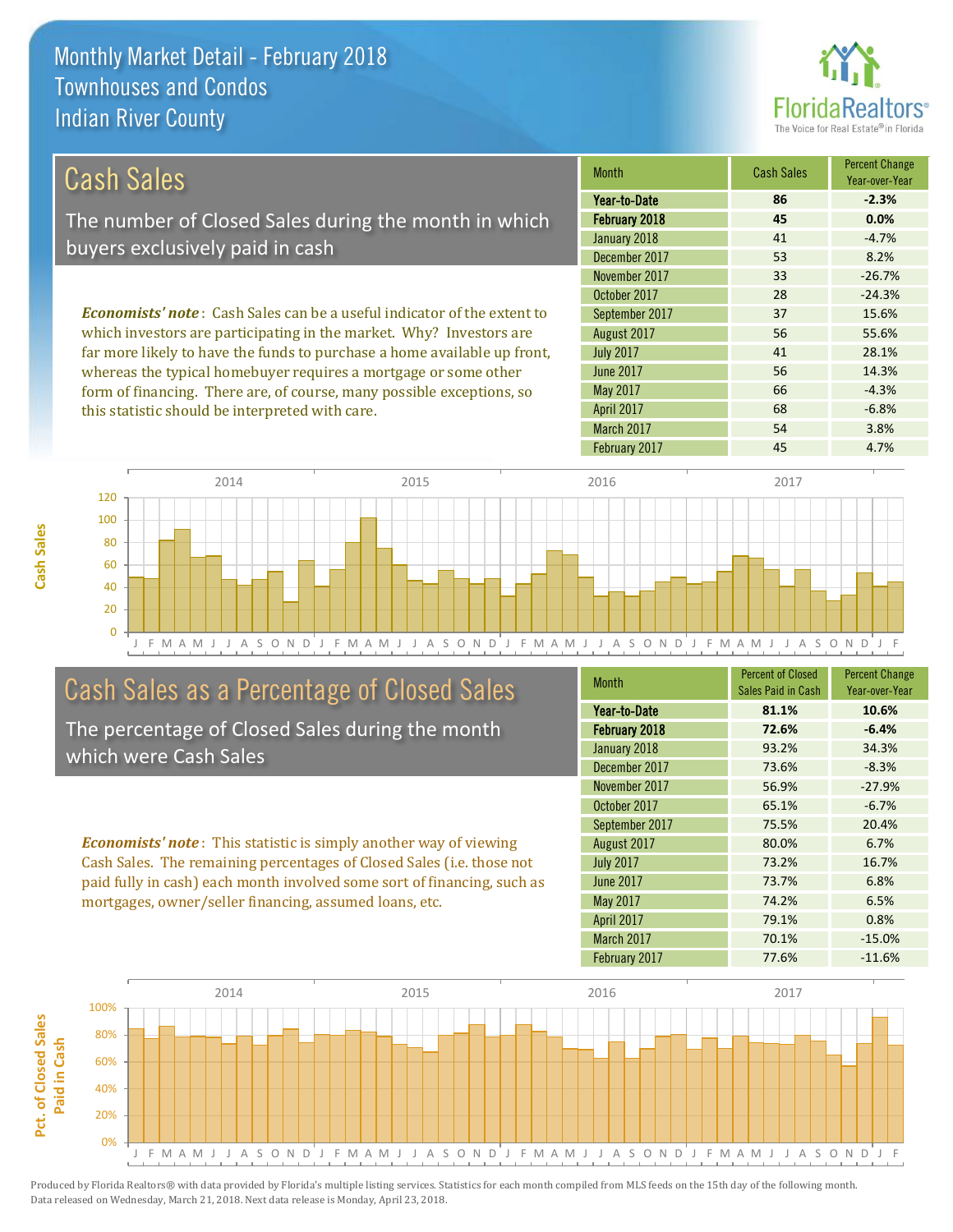

| <b>Median Sale Price</b>                                                                                   |                                                    | <b>Month</b>                                                            | <b>Median Sale Price</b> | Percent Change<br>Year-over-Year |       |
|------------------------------------------------------------------------------------------------------------|----------------------------------------------------|-------------------------------------------------------------------------|--------------------------|----------------------------------|-------|
|                                                                                                            |                                                    | Year-to-Date                                                            | \$130,000                | 7.0%                             |       |
| The median sale price reported for the month (i.e. 50%<br>of sales were above and 50% of sales were below) |                                                    | February 2018                                                           | \$130,000                | 5.3%                             |       |
|                                                                                                            |                                                    | January 2018                                                            | \$127,500                | 8.1%                             |       |
|                                                                                                            |                                                    |                                                                         | December 2017            | \$138,500                        | 10.8% |
|                                                                                                            |                                                    |                                                                         | November 2017            | \$136,998                        | 24.5% |
|                                                                                                            |                                                    | <b>Economists' note</b> : Median Sale Price is our preferred summary    | October 2017             | \$139,900                        | 7.6%  |
|                                                                                                            |                                                    | statistic for price activity because, unlike Average Sale Price, Median | September 2017           | \$130,000                        | 1.6%  |
| Sale Price is not sensitive to high sale prices for small numbers of                                       |                                                    | August 2017                                                             | \$127,750                | 10.1%                            |       |
| homes that may not be characteristic of the market area. Keep in mind                                      |                                                    | <b>July 2017</b>                                                        | \$135,000                | $-22.0%$                         |       |
| that median price trends over time are not always solely caused by                                         |                                                    | <b>June 2017</b>                                                        | \$137,000                | 5.4%                             |       |
| changes in the general value of local real estate. Median sale price only                                  |                                                    | May 2017                                                                | \$145,000                | 0.7%                             |       |
|                                                                                                            |                                                    | reflects the values of the homes that sold each month, and the mix of   | <b>April 2017</b>        | \$182,875                        | 39.6% |
|                                                                                                            | the types of homes that sell can change over time. |                                                                         | March 2017               | \$130,000                        | 20.4% |
|                                                                                                            |                                                    |                                                                         | February 2017            | \$123,500                        | 7.4%  |
|                                                                                                            |                                                    |                                                                         |                          |                                  |       |
| \$200K                                                                                                     | 2014                                               | 2015                                                                    | 2016                     | 2017                             |       |
| \$150K -                                                                                                   |                                                    |                                                                         |                          |                                  |       |



## Average Sale Price

The average sale price reported for the month (i.e. total sales in dollars divided by the number of sales)

*Economists' note* : Usually, we prefer Median Sale Price over Average Sale Price as a summary statistic for home prices. However, Average Sale Price does have its uses—particularly when it is analyzed alongside the Median Sale Price. For one, the relative difference between the two statistics can provide some insight into the market for higher-end homes in an area.

| <b>Month</b>      | <b>Average Sale Price</b> | <b>Percent Change</b><br>Year-over-Year |
|-------------------|---------------------------|-----------------------------------------|
| Year-to-Date      | \$241,398                 | 9.8%                                    |
| February 2018     | \$241,188                 | $-2.3%$                                 |
| January 2018      | \$241,693                 | 24.2%                                   |
| December 2017     | \$187,235                 | $-9.6%$                                 |
| November 2017     | \$211,846                 | 5.3%                                    |
| October 2017      | \$214,972                 | $-4.7%$                                 |
| September 2017    | \$284,391                 | 21.8%                                   |
| August 2017       | \$219,856                 | 49.9%                                   |
| <b>July 2017</b>  | \$178,650                 | $-28.3%$                                |
| <b>June 2017</b>  | \$246,592                 | 3.5%                                    |
| May 2017          | \$244,937                 | 11.9%                                   |
| <b>April 2017</b> | \$302,239                 | 42.7%                                   |
| March 2017        | \$345,835                 | 58.8%                                   |
| February 2017     | \$246,752                 | 6.3%                                    |



Produced by Florida Realtors® with data provided by Florida's multiple listing services. Statistics for each month compiled from MLS feeds on the 15th day of the following month. Data released on Wednesday, March 21, 2018. Next data release is Monday, April 23, 2018.

**Average Sale Price**

**Average Sale Price**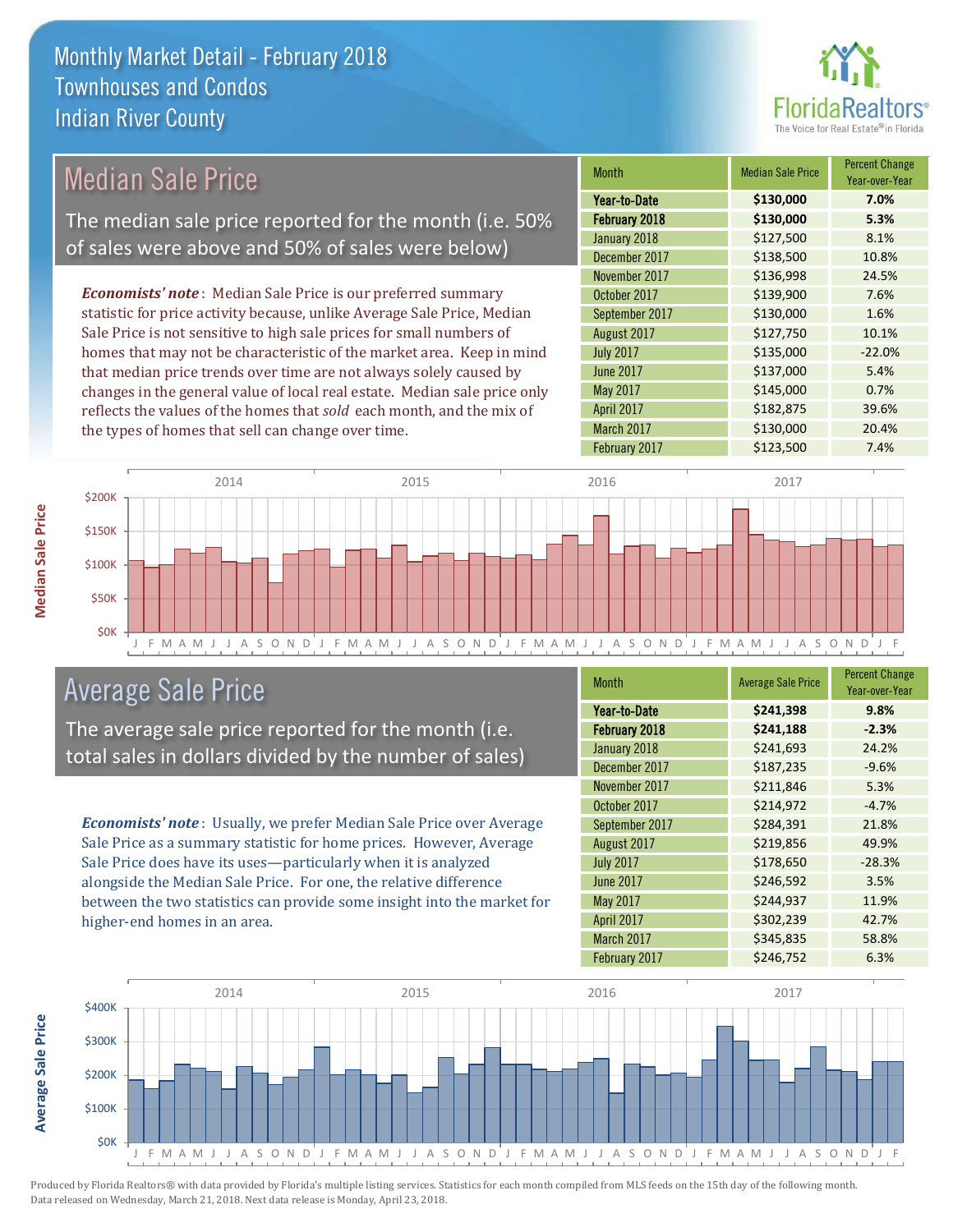

#### Dollar Volume

The sum of the sale prices for all sales which closed during the month

*Economists' note* : Dollar Volume is simply the sum of all sale prices in a given time period, and can quickly be calculated by multiplying Closed Sales by Average Sale Price. It is a strong indicator of the health of the real estate industry in a market, and is of particular interest to real estate professionals, investors, analysts, and government agencies. Potential home sellers and home buyers, on the other hand, will likely be better served by paying attention to trends in the two components of Dollar Volume (i.e. sales and prices) individually.

| <b>Month</b>     | <b>Dollar Volume</b> | <b>Percent Change</b><br>Year-over-Year |
|------------------|----------------------|-----------------------------------------|
| Year-to-Date     | \$25.6 Million       | $-3.0%$                                 |
| February 2018    | \$15.0 Million       | 4.5%                                    |
| January 2018     | \$10.6 Million       | $-11.8%$                                |
| December 2017    | \$13.5 Million       | 6.7%                                    |
| November 2017    | \$12.3 Million       | 7.2%                                    |
| October 2017     | \$9.2 Million        | $-22.7%$                                |
| September 2017   | \$13.9 Million       | 17.0%                                   |
| August 2017      | \$15.4 Million       | 118.5%                                  |
| <b>July 2017</b> | \$10.0 Million       | $-21.3%$                                |
| <b>June 2017</b> | \$18.7 Million       | 10.8%                                   |
| May 2017         | \$21.8 Million       | 0.6%                                    |
| April 2017       | \$26.0 Million       | 32.0%                                   |
| March 2017       | \$26.6 Million       | 94.1%                                   |
| February 2017    | \$14.3 Million       | 25.9%                                   |



## Median Percent of Original List Price Received

The median of the sale price (as a percentage of the original list price) across all properties selling during the month

*Economists' note* : The Median Percent of Original List Price Received is useful as an indicator of market recovery, since it typically rises as buyers realize that the market may be moving away from them and they need to match the selling price (or better it) in order to get a contract on the house. This is usually the last measure to indicate a market has shifted from down to up, so it is what we would call a *lagging* indicator.

| <b>Month</b>     | Med. Pct. of Orig.<br><b>List Price Received</b> | <b>Percent Change</b><br>Year-over-Year |
|------------------|--------------------------------------------------|-----------------------------------------|
| Year-to-Date     | 95.2%                                            | 0.8%                                    |
| February 2018    | 93.9%                                            | $-0.8%$                                 |
| January 2018     | 95.2%                                            | 1.5%                                    |
| December 2017    | 95.9%                                            | 1.9%                                    |
| November 2017    | 94.6%                                            | 1.2%                                    |
| October 2017     | 95.2%                                            | 1.8%                                    |
| September 2017   | 92.3%                                            | $-2.7%$                                 |
| August 2017      | 94.8%                                            | 2.0%                                    |
| <b>July 2017</b> | 95.0%                                            | 4.2%                                    |
| <b>June 2017</b> | 92.8%                                            | $-1.1%$                                 |
| <b>May 2017</b>  | 93.6%                                            | 0.0%                                    |
| April 2017       | 93.7%                                            | 0.0%                                    |
| March 2017       | 94.2%                                            | 1.1%                                    |
| February 2017    | 94.7%                                            | $-0.5%$                                 |

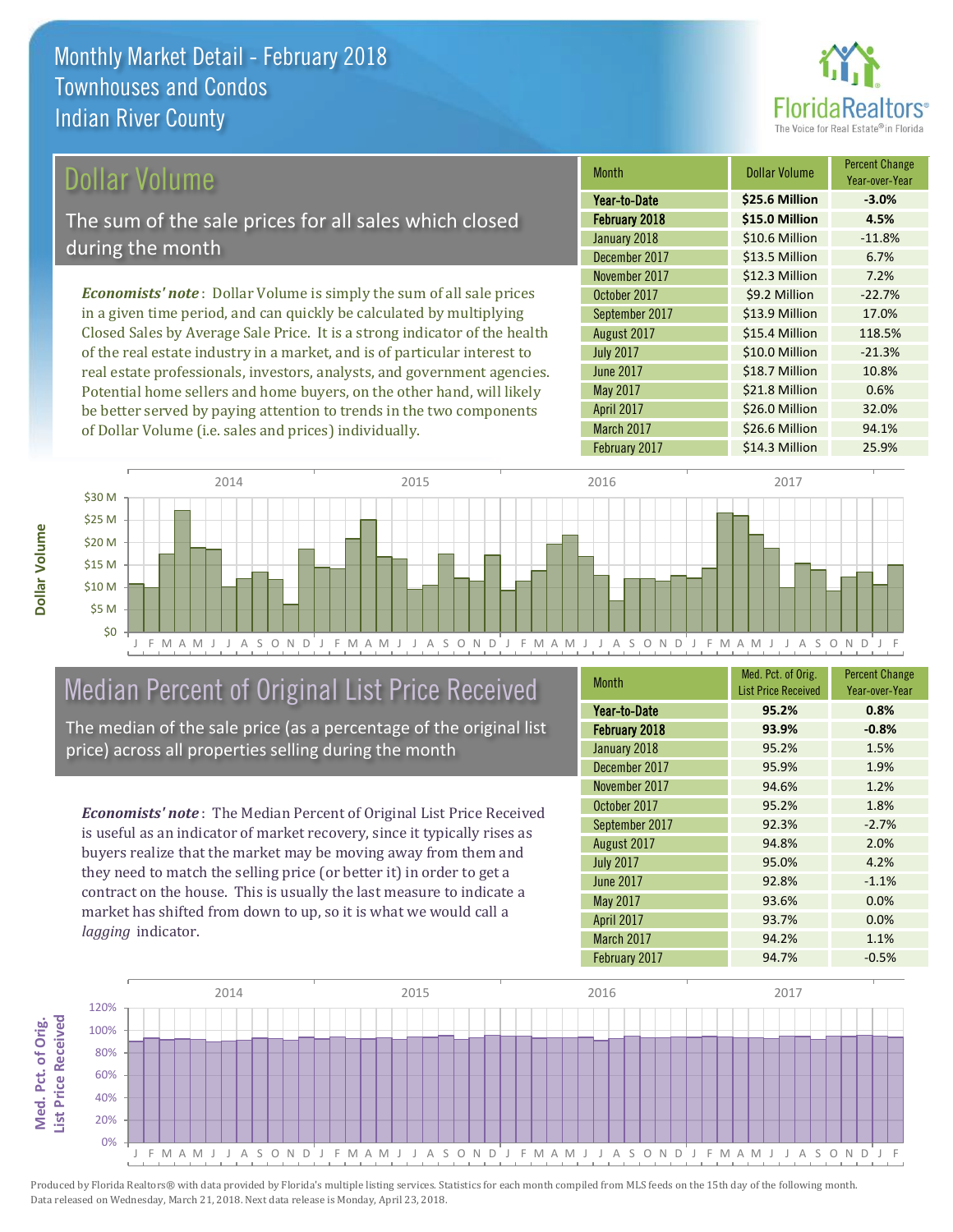

## Median Time to Contract

The median number of days between the listing date and contract date for all Closed Sales during the month

*Economists' note* : Like Time to Sale, Time to Contract is a measure of the length of the home selling process calculated for sales which closed during the month. The difference is that Time to Contract measures the number of days between the initial listing of a property and the signing of the contract which eventually led to the closing of the sale. When the gap between Median Time to Contract and Median Time to Sale grows, it is usually a sign of longer closing times and/or declining numbers of cash sales.

| <b>Month</b>     | <b>Median Time to</b><br>Contract | <b>Percent Change</b><br>Year-over-Year |
|------------------|-----------------------------------|-----------------------------------------|
| Year-to-Date     | 50 Days                           | $-12.3%$                                |
| February 2018    | 44 Days                           | $-41.3%$                                |
| January 2018     | 54 Days                           | 20.0%                                   |
| December 2017    | 46 Days                           | $-43.2%$                                |
| November 2017    | 80 Days                           | 2.6%                                    |
| October 2017     | 46 Days                           | 2.2%                                    |
| September 2017   | 80 Days                           | $-4.8%$                                 |
| August 2017      | 40 Days                           | $-25.9%$                                |
| <b>July 2017</b> | 46 Days                           | $-34.3%$                                |
| <b>June 2017</b> | 53 Days                           | $-39.8%$                                |
| May 2017         | 52 Days                           | $-21.2%$                                |
| April 2017       | 73 Days                           | 69.8%                                   |
| March 2017       | 50 Days                           | 16.3%                                   |
| February 2017    | 75 Days                           | 134.4%                                  |



## Median Time to Sale

**Median Time to** 

**Median Time to** 

The median number of days between the listing date and closing date for all Closed Sales during the month

*Economists' note* : Time to Sale is a measure of the length of the home selling process, calculated as the number of days between the initial listing of a property and the closing of the sale. *Median* Time to Sale is the amount of time the "middle" property selling this month was on the market. That is, 50% of homes selling this month took *less* time to sell, and 50% of homes took *more* time to sell. Median Time to Sale gives a more accurate picture than Average Time to Sale, which can be skewed upward by small numbers of properties taking an abnormally long time to sell.

| <b>Month</b>      | <b>Median Time to Sale</b> | <b>Percent Change</b><br>Year-over-Year |
|-------------------|----------------------------|-----------------------------------------|
| Year-to-Date      | 81 Days                    | $-13.8%$                                |
| February 2018     | 79 Days                    | $-30.7%$                                |
| January 2018      | 95 Days                    | 9.2%                                    |
| December 2017     | 81 Days                    | $-22.9%$                                |
| November 2017     | 113 Days                   | $-15.7%$                                |
| October 2017      | 102 Days                   | 36.0%                                   |
| September 2017    | 120 Days                   | $-11.8%$                                |
| August 2017       | 82 Days                    | $-9.9%$                                 |
| <b>July 2017</b>  | 116 Days                   | $-4.9%$                                 |
| <b>June 2017</b>  | 104 Days                   | $-16.8%$                                |
| May 2017          | 92 Days                    | $-6.1%$                                 |
| April 2017        | 104 Days                   | 18.2%                                   |
| <b>March 2017</b> | 92 Days                    | 13.6%                                   |
| February 2017     | 114 Days                   | 44.3%                                   |

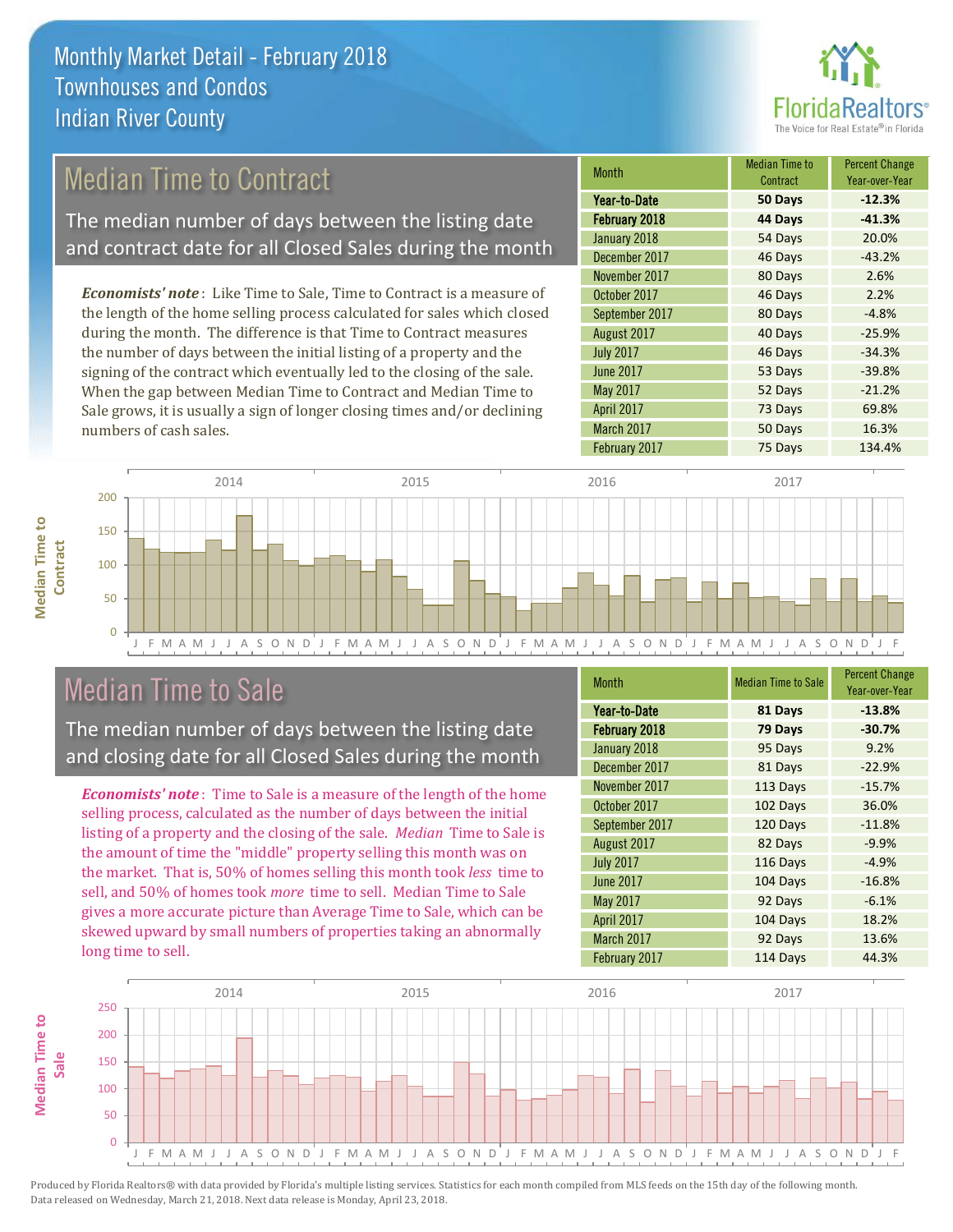

| New Pending Sales                                                              | <b>Month</b>     | <b>New Pending Sales</b> | <b>Percent Change</b><br>Year-over-Year |
|--------------------------------------------------------------------------------|------------------|--------------------------|-----------------------------------------|
|                                                                                | Year-to-Date     | 172                      | 8.9%                                    |
| The number of listed properties that went under                                | February 2018    | 89                       | 23.6%                                   |
| contract during the month                                                      | January 2018     | 83                       | $-3.5%$                                 |
|                                                                                | December 2017    | 47                       | $-23.0%$                                |
|                                                                                | November 2017    | 70                       | $-2.8%$                                 |
| <b>Economists' note</b> : Because of the typical length of time it takes for a | October 2017     | 54                       | 25.6%                                   |
| sale to close, economists consider Pending Sales to be a decent                | September 2017   | 35                       | $-46.2%$                                |
| indicator of potential future Closed Sales. It is important to bear in         | August 2017      | 67                       | 21.8%                                   |
| mind, however, that not all Pending Sales will be closed successfully.         | <b>July 2017</b> | 67                       | 42.6%                                   |
| So, the effectiveness of Pending Sales as a future indicator of Closed         | June 2017        | 66                       | 34.7%                                   |
| Sales is susceptible to changes in market conditions such as the               | May 2017         | 67                       | $-1.5%$                                 |



# New Listings

distressed properties for sale.

The number of properties put onto the market during the month

availability of financing for homebuyers and the inventory of

*Economists' note* : New Listings tend to rise in delayed response to increasing prices, so they are often seen as a lagging indicator of market health. As prices rise, potential sellers raise their estimations of value—and in the most recent cycle, rising prices have freed up many potential sellers who were previously underwater on their mortgages. Note that in our calculations, we take care to not include properties that were recently taken off the market and quickly relisted, since these are not really *new* listings.

| Month            | <b>New Listings</b> | <b>Percent Change</b><br>Year-over-Year |
|------------------|---------------------|-----------------------------------------|
| Year-to-Date     | 270                 | 19.5%                                   |
| February 2018    | 144                 | 22.0%                                   |
| January 2018     | 126                 | 16.7%                                   |
| December 2017    | 68                  | 0.0%                                    |
| November 2017    | 79                  | $-11.2%$                                |
| October 2017     | 94                  | 49.2%                                   |
| September 2017   | 46                  | $-28.1%$                                |
| August 2017      | 71                  | 18.3%                                   |
| <b>July 2017</b> | 56                  | 24.4%                                   |
| <b>June 2017</b> | 80                  | 17.6%                                   |
| May 2017         | 89                  | 39.1%                                   |
| April 2017       | 91                  | 9.6%                                    |
| March 2017       | 96                  | $-15.0%$                                |
| February 2017    | 118                 | 8.3%                                    |

April 2017 **83** -17.0% March 2017 105 105 11.7%



Produced by Florida Realtors® with data provided by Florida's multiple listing services. Statistics for each month compiled from MLS feeds on the 15th day of the following month. Data released on Wednesday, March 21, 2018. Next data release is Monday, April 23, 2018.

**New Listings**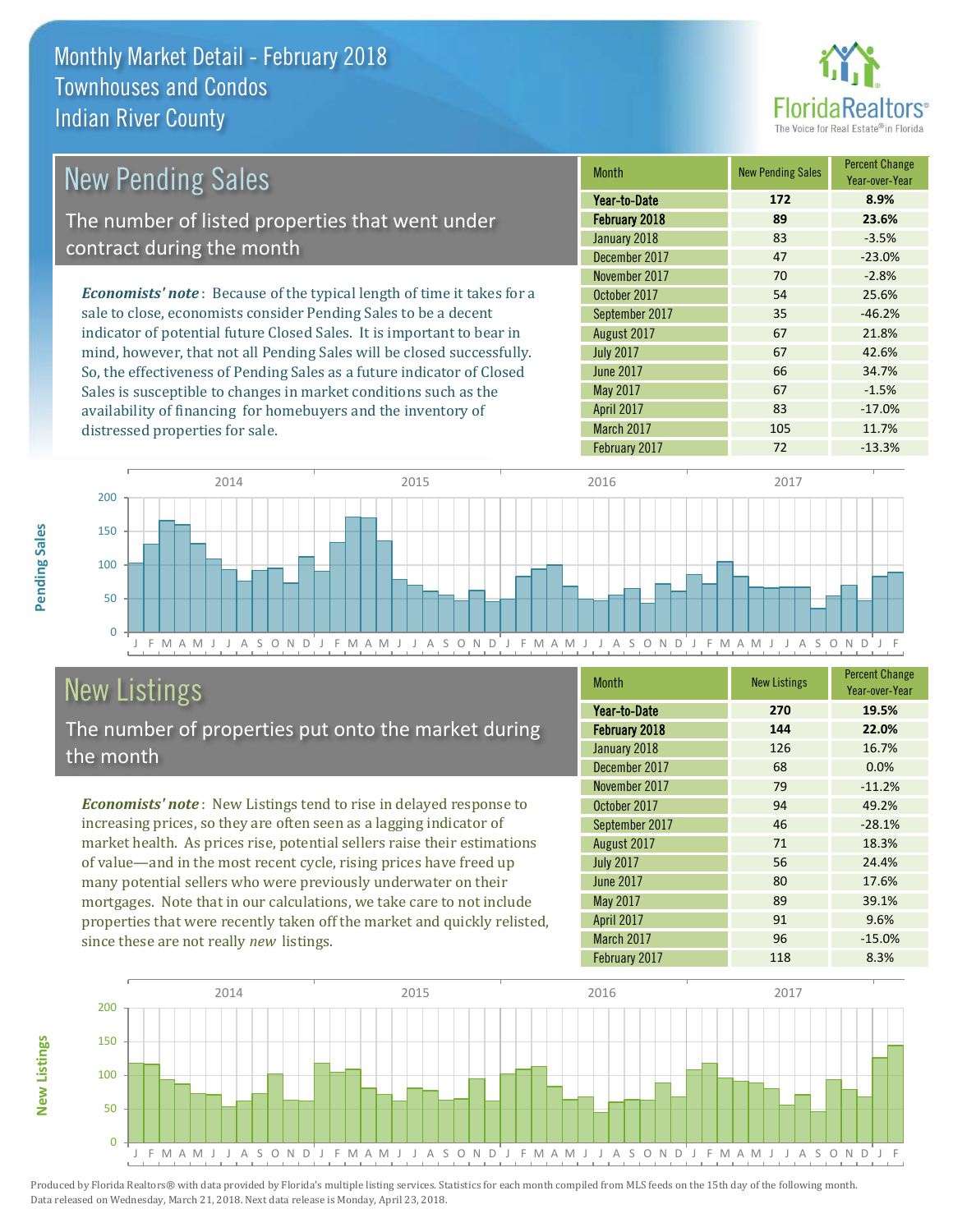

| <b>Inventory (Active Listings)</b><br>The number of property listings active at the end of |             |           |                            |
|--------------------------------------------------------------------------------------------|-------------|-----------|----------------------------|
|                                                                                            |             | the month | January 201<br>December 20 |
|                                                                                            |             |           | November 20                |
| $\sim$ $\sim$ $\sim$ $\sim$ $\sim$ $\sim$ $\sim$ $\sim$<br>.                               | October 201 |           |                            |

*Economists' note* : There are a number of ways to define and calculate Inventory. Our method is to simply count the number of active listings on the last day of the month, and hold this number to compare with the same month the following year. Inventory rises when New Listings are outpacing the number of listings that go off-market (regardless of whether they actually sell). Likewise, it falls when New Listings aren't keeping up with the rate at which homes are going off-market.

| <b>Month</b>             | Inventory | <b>Percent Change</b><br>Year-over-Year |
|--------------------------|-----------|-----------------------------------------|
| <b>YTD (Monthly Avg)</b> | 395       | 0.3%                                    |
| February 2018            | 421       | 3.4%                                    |
| January 2018             | 369       | $-3.1%$                                 |
| December 2017            | 326       | $-0.9%$                                 |
| November 2017            | 313       | $-10.1%$                                |
| October 2017             | 347       | 7.1%                                    |
| September 2017           | 315       | 3.6%                                    |
| August 2017              | 314       | $-1.9%$                                 |
| <b>July 2017</b>         | 326       | 1.9%                                    |
| June 2017                | 348       | 3.6%                                    |
| May 2017                 | 366       | 10.9%                                   |
| April 2017               | 353       | $-1.9%$                                 |
| March 2017               | 358       | $-10.3%$                                |
| February 2017            | 407       | $-2.4%$                                 |



## Months Supply of Inventory

An estimate of the number of months it will take to deplete the current Inventory given recent sales rates

*Economists' note* : MSI is a useful indicator of market conditions. The benchmark for a balanced market (favoring neither buyer nor seller) is 5.5 months of inventory. Anything higher is traditionally a buyers' market, and anything lower is a sellers' market. There is no single accepted way of calculating MSI. A common method is to divide current Inventory by the most recent month's Closed Sales count, but this count is a usually poor predictor of future Closed Sales due to seasonal cycles. To eliminate seasonal effects, we use the 12-month average of monthly Closed Sales instead.

| <b>Month</b>             | <b>Months Supply</b> | <b>Percent Change</b><br>Year-over-Year |
|--------------------------|----------------------|-----------------------------------------|
| <b>YTD (Monthly Avg)</b> | 6.1                  | $-1.6%$                                 |
| February 2018            | 6.5                  | 1.6%                                    |
| January 2018             | 5.7                  | $-5.0%$                                 |
| December 2017            | 4.9                  | $-9.3%$                                 |
| November 2017            | 4.8                  | $-15.8%$                                |
| October 2017             | 5.3                  | 0.0%                                    |
| September 2017           | 4.8                  | $-4.0%$                                 |
| August 2017              | 4.7                  | $-7.8%$                                 |
| <b>July 2017</b>         | 5.1                  | 2.0%                                    |
| <b>June 2017</b>         | 5.4                  | 3.8%                                    |
| <b>May 2017</b>          | 5.7                  | 14.0%                                   |
| April 2017               | 5.5                  | 0.0%                                    |
| <b>March 2017</b>        | 5.5                  | $-5.2%$                                 |
| February 2017            | 6.4                  | 8.5%                                    |

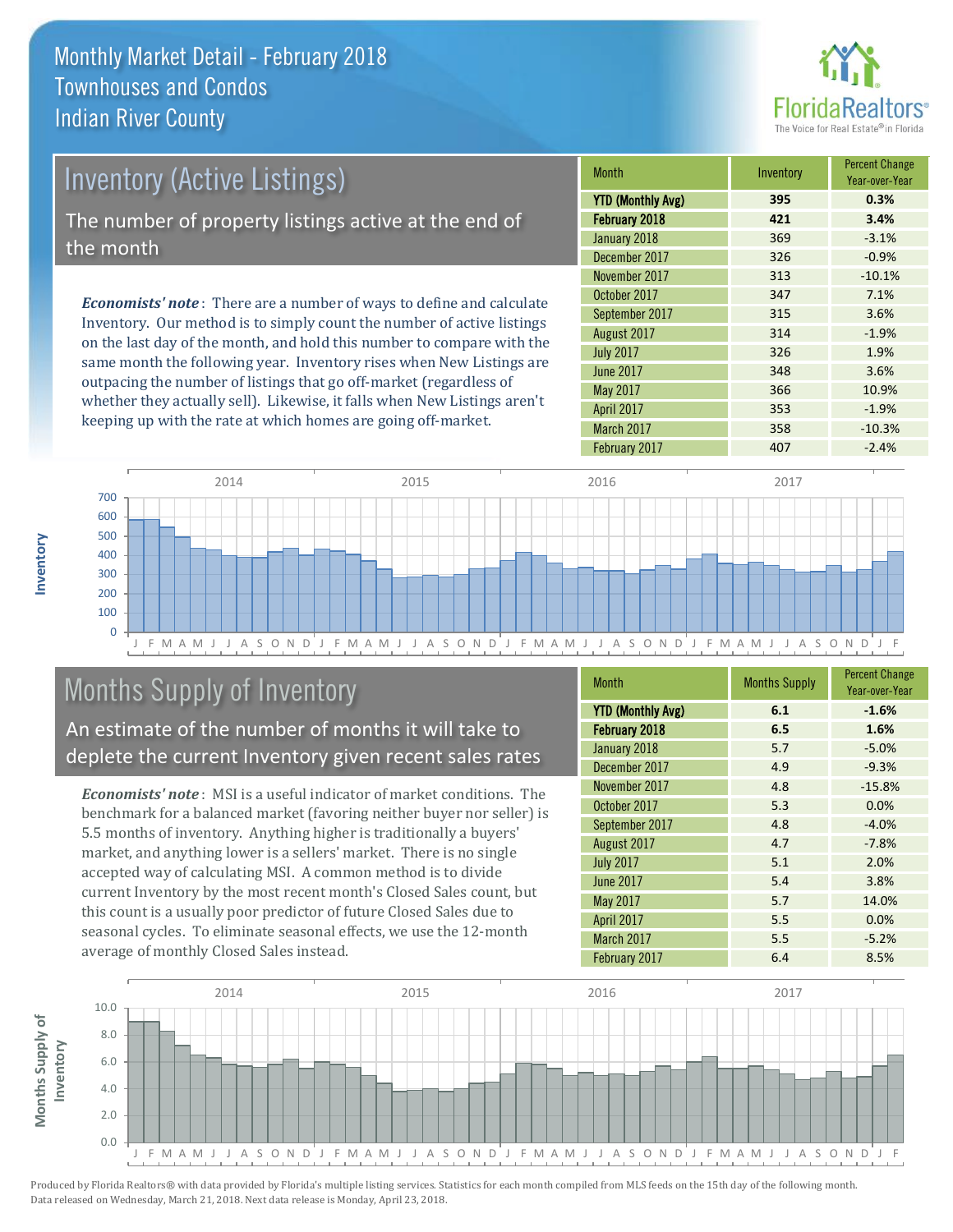

## Closed Sales by Sale Price

The number of sales transactions which closed during the month

*Economists' note:* Closed Sales are one of the simplest—yet most important—indicators for the residential real estate market. When comparing Closed Sales across markets of different sizes, we recommend comparing the percent changes in sales rather than the number of sales. Closed Sales (and many other market metrics) are affected by seasonal cycles, so actual trends are more accurately represented by year-over-year changes (i.e. comparing a month's sales to the amount of sales in the same month in the previous year), rather than changes from one month to the next.

| <b>Sale Price</b>     | <b>Closed Sales</b> | <b>Percent Change</b><br>Year-over-Year |
|-----------------------|---------------------|-----------------------------------------|
| Less than \$50,000    | $\overline{2}$      | 100.0%                                  |
| $$50,000 - $99,999$   | 20                  | 11.1%                                   |
| $$100,000 - $149,999$ | 16                  | 14.3%                                   |
| $$150,000 - $199,999$ | $\overline{4}$      | $-60.0%$                                |
| \$200,000 - \$249,999 | 4                   | 33.3%                                   |
| \$250,000 - \$299,999 | 3                   | 200.0%                                  |
| \$300,000 - \$399,999 | $\mathfrak{p}$      | $-33.3%$                                |
| \$400,000 - \$599,999 | 6                   | 200.0%                                  |
| \$600,000 - \$999,999 | 4                   | 0.0%                                    |
| \$1,000,000 or more   | 1                   | $-50.0%$                                |



#### Median Time to Contract by Sale Price The median number of days between the listing date and contract date for all Closed Sales during the month

*Economists' note* : Like Time to Sale, Time to Contract is a measure of the length of the home selling process calculated for sales which closed during the month. The difference is that Time to Contract measures the number of days between the initial listing of a property and the signing of the contract which eventually led to the closing of the sale. When the gap between Median Time to Contract and Median Time to Sale grows, it is usually a sign of longer closing times and/or declining numbers of cash sales.

| <b>Sale Price</b>     | <b>Median Time to</b><br>Contract | <b>Percent Change</b><br>Year-over-Year |
|-----------------------|-----------------------------------|-----------------------------------------|
| Less than \$50,000    | 49 Days                           | 172.2%                                  |
| $$50,000 - $99,999$   | 50 Days                           | 6.4%                                    |
| $$100,000 - $149,999$ | 11 Days                           | $-78.4%$                                |
| \$150,000 - \$199,999 | 275 Days                          | 212.5%                                  |
| \$200,000 - \$249,999 | 407 Days                          | 114.2%                                  |
| \$250,000 - \$299,999 | 9 Days                            | $-95.2%$                                |
| \$300,000 - \$399,999 | 13 Days                           | $-90.7%$                                |
| \$400,000 - \$599,999 | 288 Days                          | 142.0%                                  |
| \$600,000 - \$999,999 | 9 Days                            | $-98.1%$                                |
| \$1,000,000 or more   | 290 Days                          | $-72.4%$                                |



Produced by Florida Realtors® with data provided by Florida's multiple listing services. Statistics for each month compiled from MLS feeds on the 15th day of the following month. Data released on Wednesday, March 21, 2018. Next data release is Monday, April 23, 2018.

**Median Time to Contract**

**Median Time to Contract**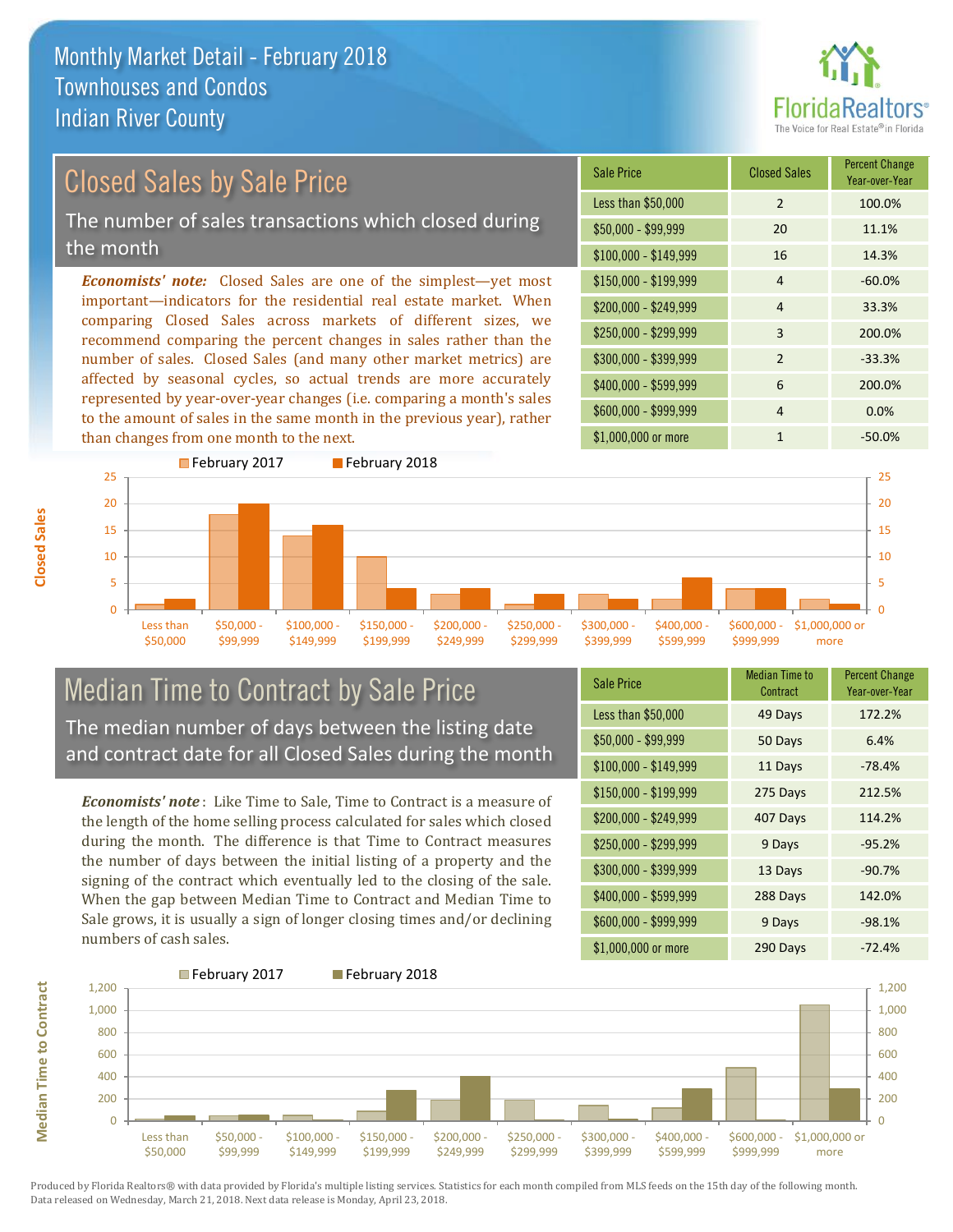

# New Listings by Initial Listing Price

The number of properties put onto the market during the month

*Economists' note:* New Listings tend to rise in delayed response to increasing prices, so they are often seen as a lagging indicator of market health. As prices rise, potential sellers raise their estimations of value—and in the most recent cycle, rising prices have freed up many potential sellers who were previously underwater on their mortgages. Note that in our calculations, we take care to not include properties that were recently taken off the market and quickly relisted, since these are not really *new* listings.





#### Inventory by Current Listing Price The number of property listings active at the end of the month

*Economists' note* : There are a number of ways to define and calculate Inventory. Our method is to simply count the number of active listings on the last day of the month, and hold this number to compare with the same month the following year. Inventory rises when New Listings are outpacing the number of listings that go off-market (regardless of whether they actually sell). Likewise, it falls when New Listings aren't keeping up with the rate at which homes are going off-market.

| <b>Current Listing Price</b> | Inventory | <b>Percent Change</b><br>Year-over-Year |
|------------------------------|-----------|-----------------------------------------|
| Less than \$50,000           | $\Omega$  | $-100.0%$                               |
| \$50,000 - \$99,999          | 47        | $-17.5%$                                |
| $$100,000 - $149,999$        | 51        | $-10.5%$                                |
| $$150,000 - $199,999$        | 52        | 13.0%                                   |
| \$200,000 - \$249,999        | 36        | $-7.7%$                                 |
| \$250,000 - \$299,999        | 37        | $-14.0%$                                |
| \$300,000 - \$399,999        | 56        | 27.3%                                   |
| \$400,000 - \$599,999        | 61        | 13.0%                                   |
| \$600,000 - \$999,999        | 44        | 76.0%                                   |
| \$1,000,000 or more          | 37        | $-9.8%$                                 |



Produced by Florida Realtors® with data provided by Florida's multiple listing services. Statistics for each month compiled from MLS feeds on the 15th day of the following month. Data released on Wednesday, March 21, 2018. Next data release is Monday, April 23, 2018.

**Inventory**